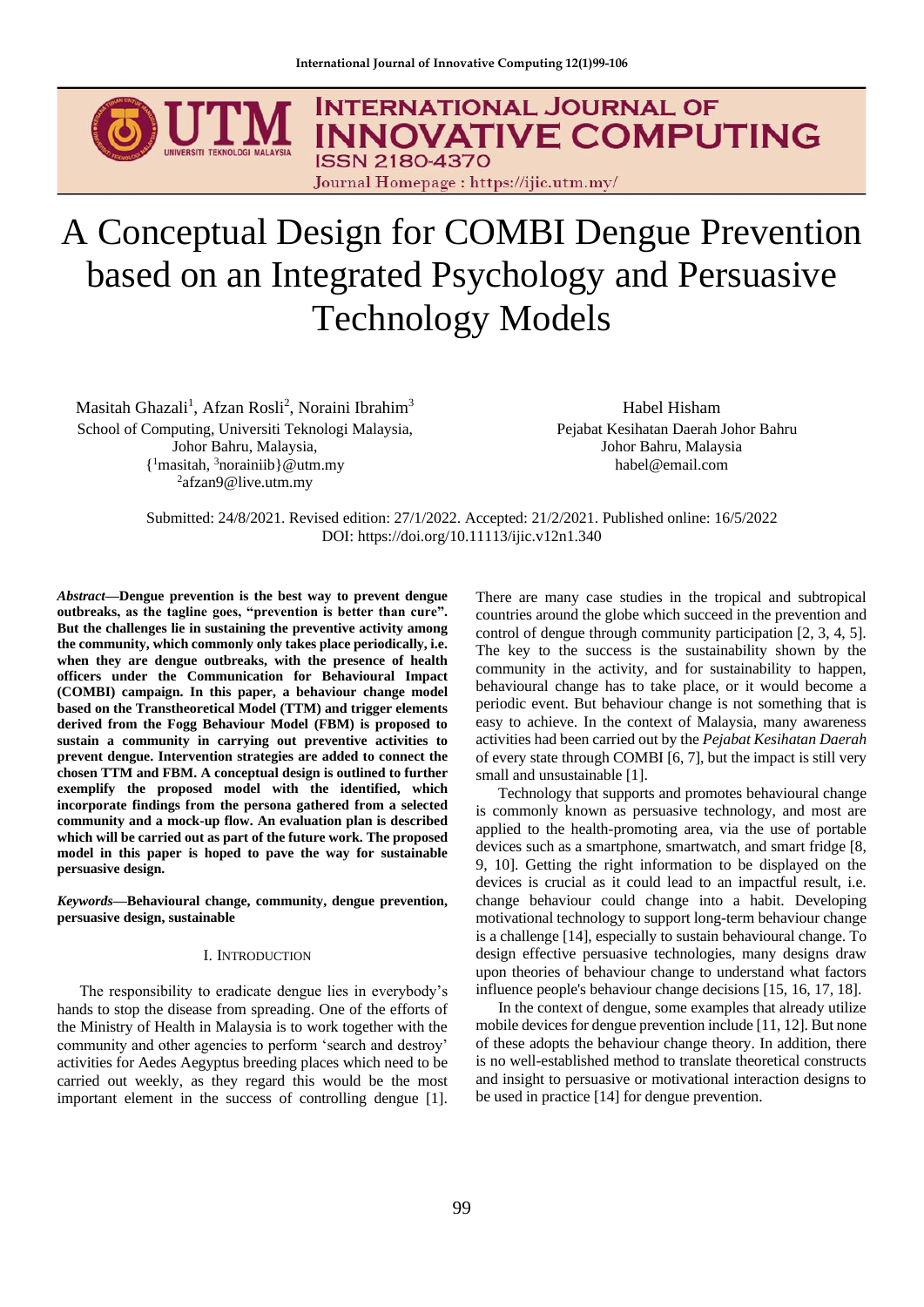Sustainable community participation is paramount to the surveillance system that is a part of the national health information system. By doing so, a harmonized effort across national dengue surveillance systems can inform the critical data of the disease's burden which is necessary to assess progress in reaching mortality and morbidity reduction goals [13].

In this study, we intend to address this by illustrating a model which will become a bridge for developers or researchers to study persuasive technology in dengue prevention. To change behaviour in terms of technology, it is called persuasive technology or interactive computing systems designed to change people's attitudes or behaviours [19]. By proposing this model, this study will figure out the way for people to sustain their behaviour such as what is the goals, the goals that the community needs is important for behaviour change.

The next section will provide some background on dengue scenarios in Malaysia. Related works on theories and models regarding behavioural change and persuasive technologies will be discussed next. A discussion on the proposed model will be presented next, followed by a concluding remark and future work.

#### II. DENGUE IN MALAYSIA

According to the Ministry of Health, the statistics of dengue cases before COVID-19 was 63,988 in August 2020, with 1,700 cases per week in 2020, and 2,500 per week in 2019 [20]. The number of cases reduced in 2021 to 16,565 with 534 cases a week, which is highly due to the lockdown where people stayed home most of the time.

A Communication for Behavioural Impact (COMBI) is a toolkit by the World Health Organization (WHO) which contains a seven-step approach for effective behavioural and communication interventions in support of outbreak prevention and control objectives to limit the loss of life and minimise disruption to families, communities, and societies [21]. There are three main objectives of having COMBI, first is to motivate the community sector to deal with the dengue issues among the community; second is to create shared responsibility in the community and third is to give influence and strengthen the social behaviour in the community.

In Malaysia, under the Ministry of Health, COMBI is adopted as the national approach to social mobilization and communication for dengue fever prevention and control. At every local government clinic, COMBI is executed by performing activities with the local community to create awareness and educate the people about taking care of their surroundings. By doing so, the community would then be able to set up their own COMBI and be responsible for their own community. In order to execute COMBI, there are five important elements to propose integrated communication actions, which are mobilized administration and advocacy, social mobilization, advertising, personal delivery and promotion in the service centre. All these elements shall use the approach of massive, repetitive, intensive, and persistent. Nonetheless, the biggest challenge of COMBI in Malaysia is not in the execution of COMBI, instead, the biggest challenge is to sustain the preventive activity among the community. In order to do this, behavioural change is deemed to be the most suitable approach to overcome this challenge.

## III. PERSUASIVE TECHNOLOGY AND BEHAVIOUR CHANGE MODELS

Persuasive technology has been defined as interactive systems designed for attitude and/or behaviour change [22]. In this era of technology, the mobile phone becomes one of the devices that support people in changing their habits. They can direct users towards specific behavioural options in a variety of application areas: sustainable choices and pro-environmental awareness [23, 24], health and wellness [25, 26], safety [27, 28]. In recent years, technology has been increasingly harnessed in pursuit of persuading people and motivating them toward various individually and collectively beneficial behaviours. There are two dominant conceptual approaches: the longerestablished persuasive technology and the more recent but increasingly popular gamification [22]. As this study focuses on behavioural change which requires changing habits over time, the former concept is chosen.

In persuasive technology on the design of system qualities, there are four things to consider. First is primary task support, second is computer-human dialogue support, third is perceived system credibility and fourth is social influence [22]. To have a better understanding of persuasive technology, conceptual framing was created. To connect the conceptualizations of persuasive technologies to a wider framework, the definition of persuasive technologies should be integrated with the concept of motivational affordances and its relationship to psychological and behavioural outcomes [29, 30, 31].

Behaviour change is often a goal for staff working directly with constituents, organizations, governments, or communities. To design effective persuasive technologies, many designs draw upon theories of behaviour change to understand what factors influence people's behaviour change decisions [16, 17, 18, 32]. However, there is a challenge when using theory or models to design a motivational technology for behaviour change. This is due to the process of translation or mapping from theoretical hypotheses and insights to persuasive or motivational interaction designs to be used in practice requires detailed and careful analysis [33].

Based on the earlier findings in [33], the focus is given to the Transtheoretical model (TTM) as it asserts strong psychological elements in behavioural change [34], and on the technological, the focus is given to the Fogg model, as it is the most common and applied model in the domain of persuasive technology [37].

The Transtheoretical Model (TTM) uses a sequential element, the stages of change, to participate in progressions and change from a different theory of intervention hence the name transtheoretical [34]. There are five states of change that are proposed in this behaviour change model. They are precontemplation, contemplation, planning, action, and maintenance (Table 1) [35]. These stages are the level of the targeted user that involve in behaviour change. In order for the user to move to the next level, they need to be guided. The guide provided in the TTM is called the process of change, which involves 10 processes. The processes are consciousness-raising,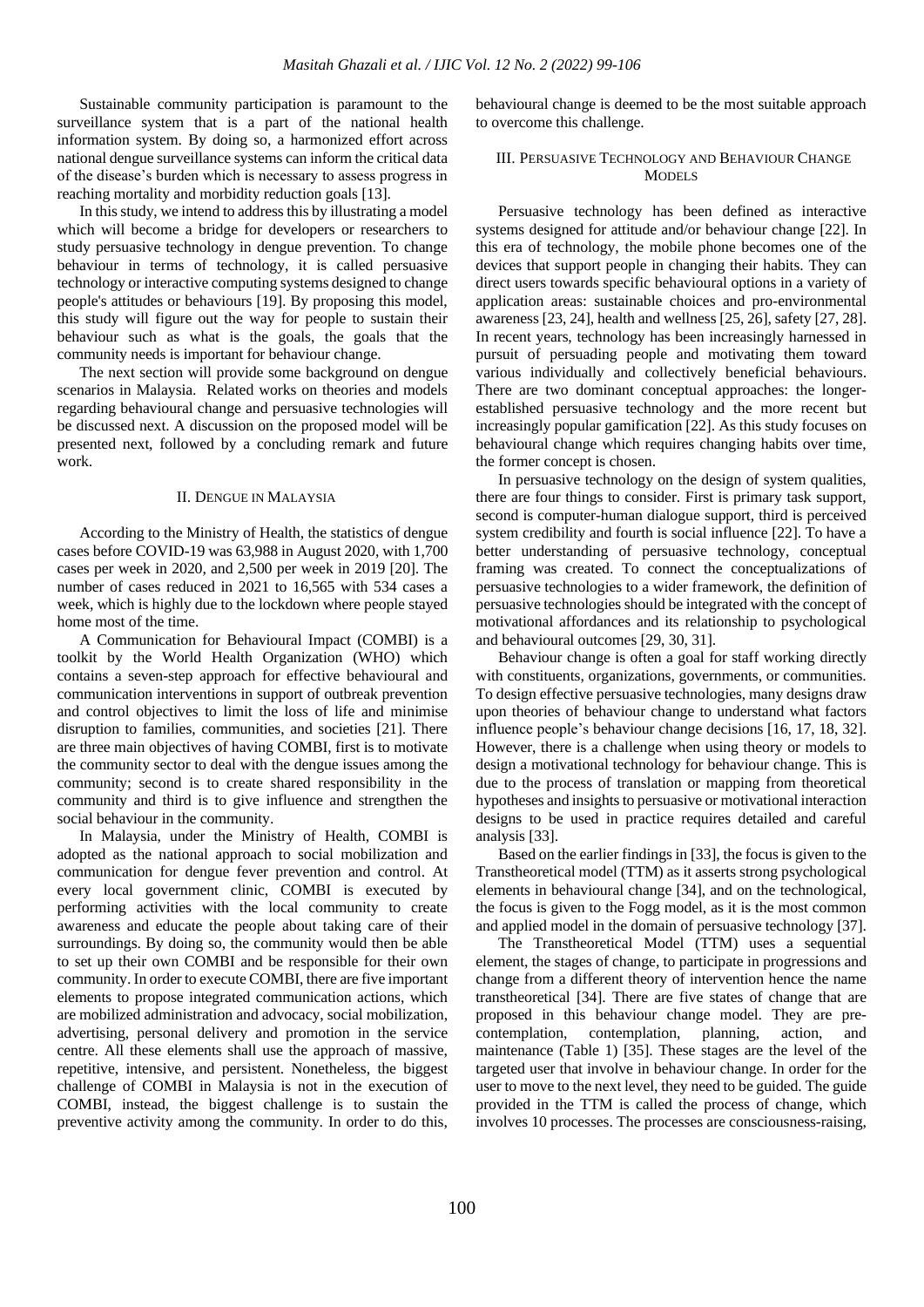dramatic relief, self-re-evaluation, environmental re-evaluation, self-liberation, social liberation, counterconditioning, stimulus control, contingency management and helping relationships [35]. While doing the changes, the pros and cons of the changing are taken count into which lead to the decision balance that proposed by [36].

TABLE I. TTM STAGES AND BEHAVIORAL FEATURES [35]

| <b>State of Change</b> | <b>Behavioural Features</b>                                         |  |  |
|------------------------|---------------------------------------------------------------------|--|--|
| Precontemplation       | No intention of the need to change (within six<br>months)           |  |  |
| Contemplation          | Intend to change using available information<br>(within six months) |  |  |
| Planning               | Intend to change within 30 days                                     |  |  |
| Action                 | Engaging in active behaviours to change                             |  |  |
| Maintenance            | Sustaining change that was made                                     |  |  |

Meanwhile, in the Fogg Behaviour Model (FBM), there are three factors that promote the behaviour; motivation, ability, and trigger [37]. If the behaviour does not occur, it means that one of the factors is missing. There are three core motivators in FBM, which are sensation, anticipation, and belonging. All of these motivators have two elements within them. The elements in the three core motivators are pleasure/pain, hope/fear, and acceptable/rejection, respectively [37]. The horizontal axis is ability. In order for people to have an ability, they must train themselves to gain the ability. But for some people, the training is way too hard for them which leads to low ability. Another is the element of simplicity. The elements of simplicity are time, money, physical effort, brain cycles, social deviance, non-

routine, and key point about simplicity. People get to choose the element that suits them. The diagonal arrow across the plane is the increasing likeliness to perform target behaviour. The third factor that exists is triggers which are a vital aspect of designing persuasive products. There are three types of triggers, which are sparks, facilitators, and signals [37]. Sparks work when a person has low motivation but high in ability. While facilitators work when a person has high motivation and low ability. Lastly, a signal works when a person has both high ability and motivation.

The strengths of TTM and FBM models are combined by connecting both models together using the intervention strategy for the proposed COMBI behaviour model. These intervention strategies also follow the design of system qualities in the Persuasive System Design (PSD) model.

## IV. PROPOSED COMBI BEHAVIOURAL CHANGE MODEL

The proposed COMBI behavioural change model for sustainability dengue prevention activity has structured its model according to the TTM, which consists of strong and effective ways to sustain the consistent behavioural change of dengue prevention activities. However, in TTM, the trigger element is not inclusive. A trigger is very important to push people to do something. In this study, the trigger elements from FBM are incorporated together into the proposed model. Even though in the FBM there are two other factors that contribute to behaviour, which are motivation and ability, we did not incorporate these elements into the proposed model, due to the fact that these are already being considered extensively by using the TTM.

There are five stages in the proposed model, as shown in Fig. 1.



Fig. 1. Proposed Model of COMBI Behavioural Change [38]

The proposed model was first briefly appeared in [38]. Pre-contemplation is a phase in the earliest stage where the person is not yet engaging in prevention activity and has no intention to do so. While contemplation is a phase where one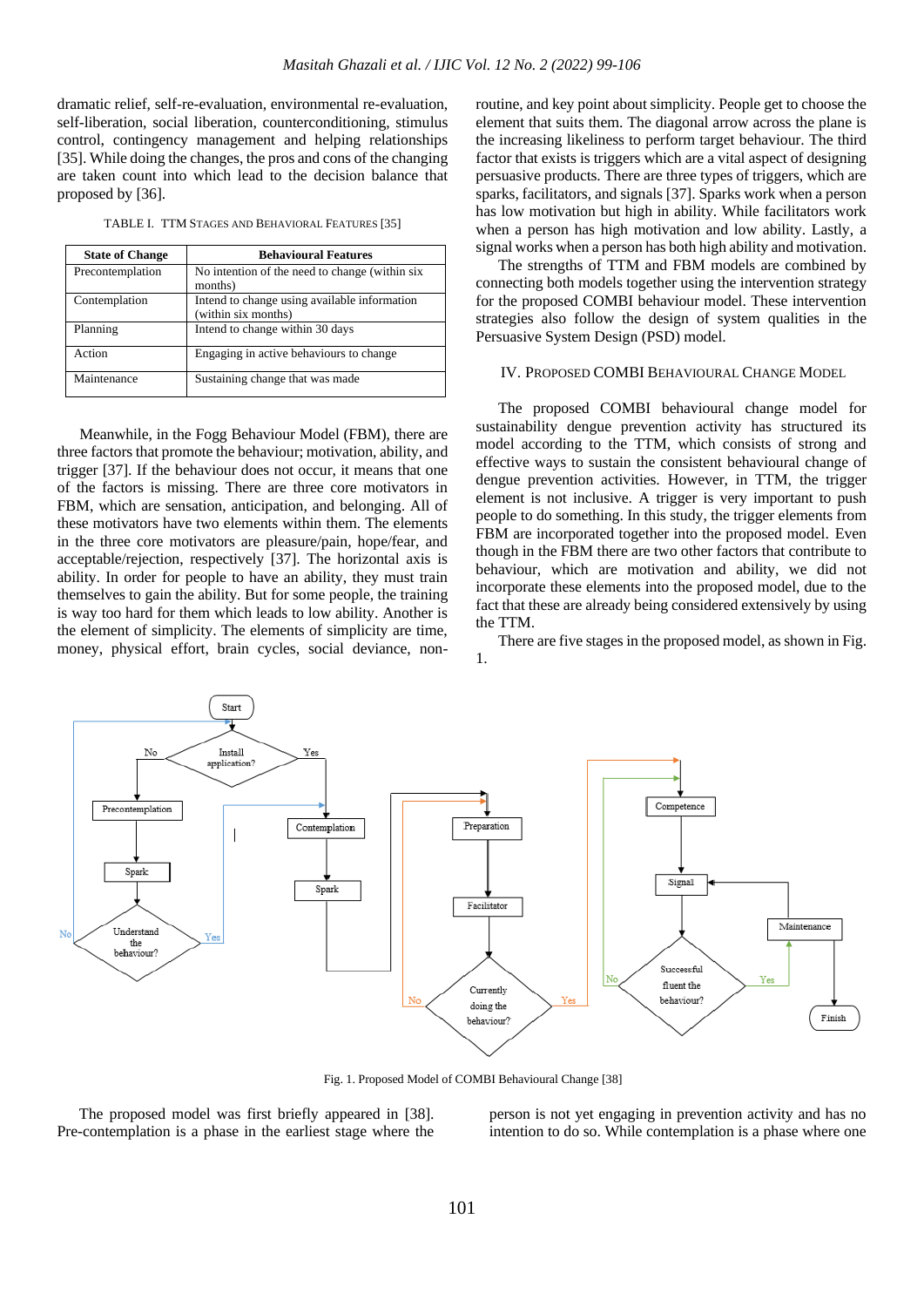is not engaging in prevention activity but has the intention to do so. The following phase or stage is the preparation, in which one has started to get involved in prevention activity. Fourth is the competence phase, or stage, in which one has been consistently involved in prevention activity within six months, and, finally, the last stage or phase is maintenance, where one has been consistently involved in prevention activity for more than six months. Each stage has its own triggers. For pre-contemplation and contemplation, the trigger that was found suitable is a spark, where at this phase, the person has a low ability to do things. While for the preparation stage, a facilitator is found to be the suitable trigger, as it could consistently push and provide guidance to the person from time to time. During competence and maintenance stages or phases, the suitable trigger is a signal. This is because, at these phases, the person already has both high ability and motivation, which then only requires some sort of signal for one to execute or perform.

There are several interventions strategy that we proposed in the model. The interventions strategy is based on the triggers and the suitability of the person's stage. At the precontemplation stage, the interventions strategy are education, advice, and self-monitoring. Contemplation stage use education, advice, and comparison as interventions strategy. At the preparation stage, the interventions strategies are goal and comparison. While competence stage use engagement, communication, and reward as the intervention's strategy. The last stage is the maintenance stage which uses communication and reward as the intervention's strategy. Table 2 summarizes the model with its strategy. Below is the explanation for each intervention's strategy:

- Education is suitable to approach people and teach them why they should learn to do the behaviour. A simple explanation about the information in the applications will guide them through a process that can have a good impact on persuasion.
- Advice is something we always receive from time to time. In the proposed model, one will be given advice about what they can do to start the activity. The advice can come in the shape of a flashcard in applications.
- Self-monitoring is to let people observe their own behaviour. It allows people to find a way to improve themselves. The interaction will help motivate the user.
- The goal is an intervention strategy to challenge people to accomplish their aim. The technique to have people achieve their goal is by giving them a simple goal to achieve and it becomes harder from time to time.
- Comparison is one will be compared to others' performance. They will have healthy competition which effectively motivates themselves.
- Engagement is a strategy where a user's emotion and curiosity being controlled. For example, one will have his/her own virtual character to keep. In order to keep them alive, one has to perform a certain behaviour.
- Communication is to allow people to communicate with people of the same interest. For example, the application will link with one's social network.
- A reward is a prize for one who has completed their sustainable behaviour. There will be virtual rewards such as point, or star earned and emotional rewards.

For dengue-related prevention activities, there are several activities that can be done at home with family to eliminate breeding sites of Aedes aegypti mosquitoes.

This activity can be done once a week. There are many common places and locations at home areas that potential be breeding sites, for instance, flowerpots, open buckets, and toilets. Besides that, installing mosquito nets on the windows of the house is proven helpful. This is crucial for every house.

#### V. CONCEPTUAL DESIGN

## *A. Persona*

Adhering to good practice of the interaction design process, we began our design phase by first developing personas which we gathered based on the surveys and interviews from the selected community; Desa Bakti, Skudai. There were three personas created to illustrate and exemplify the types of users or residents in the Desa Bakti. The first persona is Mr Hadi. Mr Hadi is in his late twenty and lives with his wife at Desa Bakti – a residential area provided by the workplace. His working hours are from 8 am to 5 pm. He loves gardening. He usually spends about an hour in his garden after work.

Sometimes, he spends too much time in the garden, he often missed spending time taking care of his house. To Mr Hadi, nothing is more important than keeping his family close to him and being able to keep his family safe and sound. He always wants to have a healthy family. So, he needs to expose positive behaviour to his family.

The second persona is Mrs Ani. Mrs Ani is in her early thirties and lives with her husband and has two children. Their kids are between 7-10 years old and already attend primary school. Mrs Ani is a housewife. Every day she does the housework chores and prepares the kids for school. Her husband has a side business which is selling satay. The stall is nearby at Taman Pulai. After lunch, she will start to prepare ingredients to cook satays such as the seasoning and preparing the meat. They start their business from 8.30 pm until 11 pm. Because of the time constraint, she sometimes does not have enough time to check around the house. Mrs Ani is very concerned with cleanliness. She wants her family to value cleanliness and learn how to maintain it.

The third persona is Mr Aziz who works at the OSHA department. Mr Aziz is in his late thirties and lives with his wife in Desa Bakti. They have four children. Mr Aziz was appointed as head of the community in Desa Bakti. It is his responsibility to keep track of the prevention activity among the community. But it is difficult to monitor the community whether they do their responsibility or not. It is also of utmost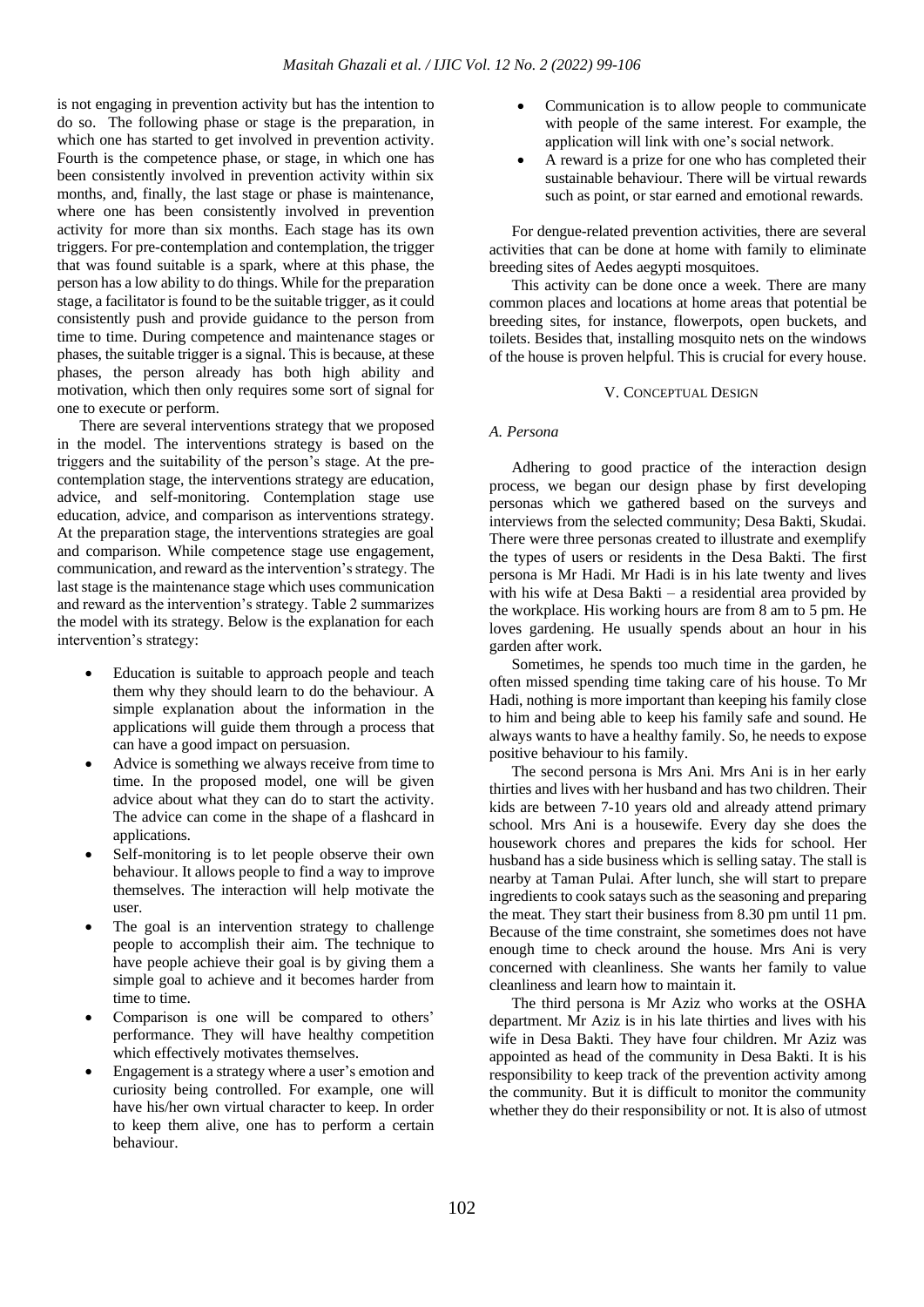importance to Mr Aziz to keep the surrounding area of his home clean to ensure the family live healthily and peacefully.

## *B. Mock-up Flow*

To further illustrate the proposed model, InVision is used as a tool to visualise the flow of mock-ups which represents

the phases identified in the model. This is illustrated in Fig. 2, where the pre-contemplation, contemplation, preparation, competence, and maintenance are highlighted with the suggested interface mock-ups that would fulfil the needs of the phases. The phases which are labelled in the pink boxes mapped to the TTM Stage in Table II.



Fig. 2a. Flow of sketches to illustrate the phases identified



Fig. 2b. Flow of sketches to illustrate the phases identified (continued)

| <b>TTM Stage</b>      | <b>Behavioural</b><br><b>Feature</b>                                                          | <b>Intervention</b><br><b>Strategy</b> | <b>Trigger</b> |
|-----------------------|-----------------------------------------------------------------------------------------------|----------------------------------------|----------------|
| Pre-<br>contemplation | Not yet engaged<br>in prevention<br>activity and no<br>intention to do so                     | Education<br>Advice<br>Self-monitoring | Spark          |
| Contemplation         | Not yet engaged<br>in prevention<br>activity but have<br>the intention to do<br>SO            | Education<br>Advice<br>Comparison      | Spark          |
| Preparation           | Has started<br>involved in<br>prevention<br>activity                                          | Goal<br>Comparison                     | Facilitator    |
| Competence            | Has been<br>consistently<br>involved in<br>prevention<br>activity within six<br>months        | Engagement<br>Communication<br>Reward  | Signal         |
| Maintenance           | Has been<br>consistently<br>involved in<br>prevention<br>activity for more<br>than six months | Communication<br>Reward                | Signal         |

TABLE II. TTM STAGES, BEHAVIORAL FEATURES, INTERVENTIONS AND **TRIGGERS**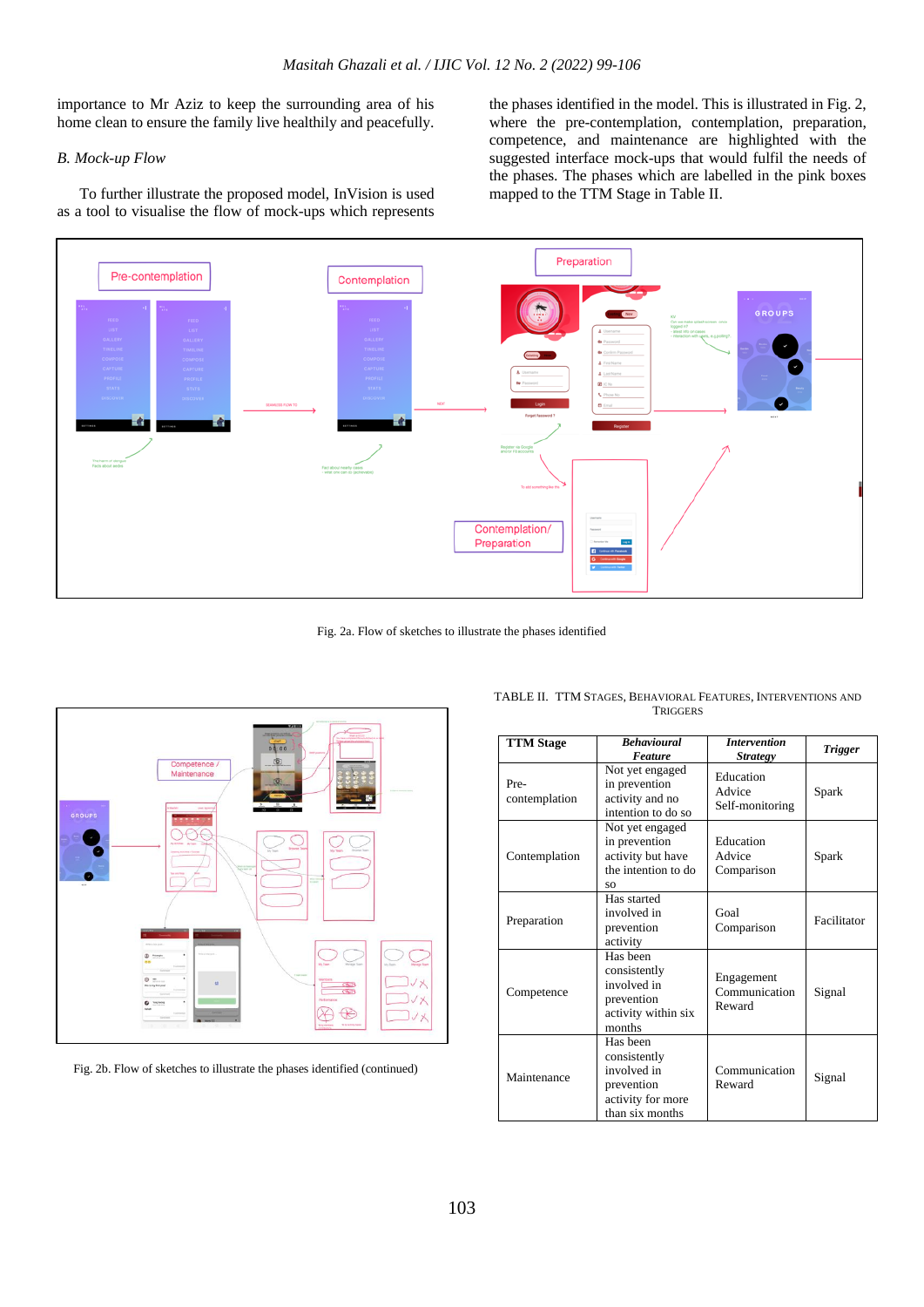Together from Table II and the flow identified in Fig. 2, we suggested the design interfaces of the medium-fidelity prototype to closely reflect the stages and intervention strategy of the proposed model. Fig. 3 are the examples of interfaces for *education and advice* from the intervention strategy. This interface is based on the contemplation stage which uses education and advice as to the strategy.

We provide facts about dengue to instil fear in users, which fear is one of the approaches in *spark*. The facts are about danger signs and symptoms that lead to dengue and statistic of dengue cases in the world.

The mock-up interface in Fig. 4 is illustrated to display the list of prevention activities. Users can choose any activity they want. As outlined by COMBI, the ideal goal is to accomplish one activity per week. If they accomplish one activity per week within one month they will be upgraded to the next level.

The activity level is acting like motivation for them to keep doing the activity so that they can upgrade to a higher level. The levels indicate the stages in the proposed model, which are based on the frequency and sustainability of executing the activity.

All performed levels and achieved rewards can be shared on social media. In the Summary Page (Fig. 5), will be shown the activity level, reward, and summary activity of the month.

Fig. 6 is the mock-up interface to show how *communication* in the intervention strategy takes place. The newsfeed page is for a user to communicate with their friends and colleagues who are situated within a 20km distance. Communication with their friends and colleagues is one of the motivations for a user to keep doing an activity every week. The newsfeed can also help the head of the community to monitor the community activities within his or her vicinity.





Fig. 3. A group of the screen displays meaningful messages and advice which exemplify pre-contemplation and contemplation



Fig. 4. List of prevention activities



Fig. 5. Summary Page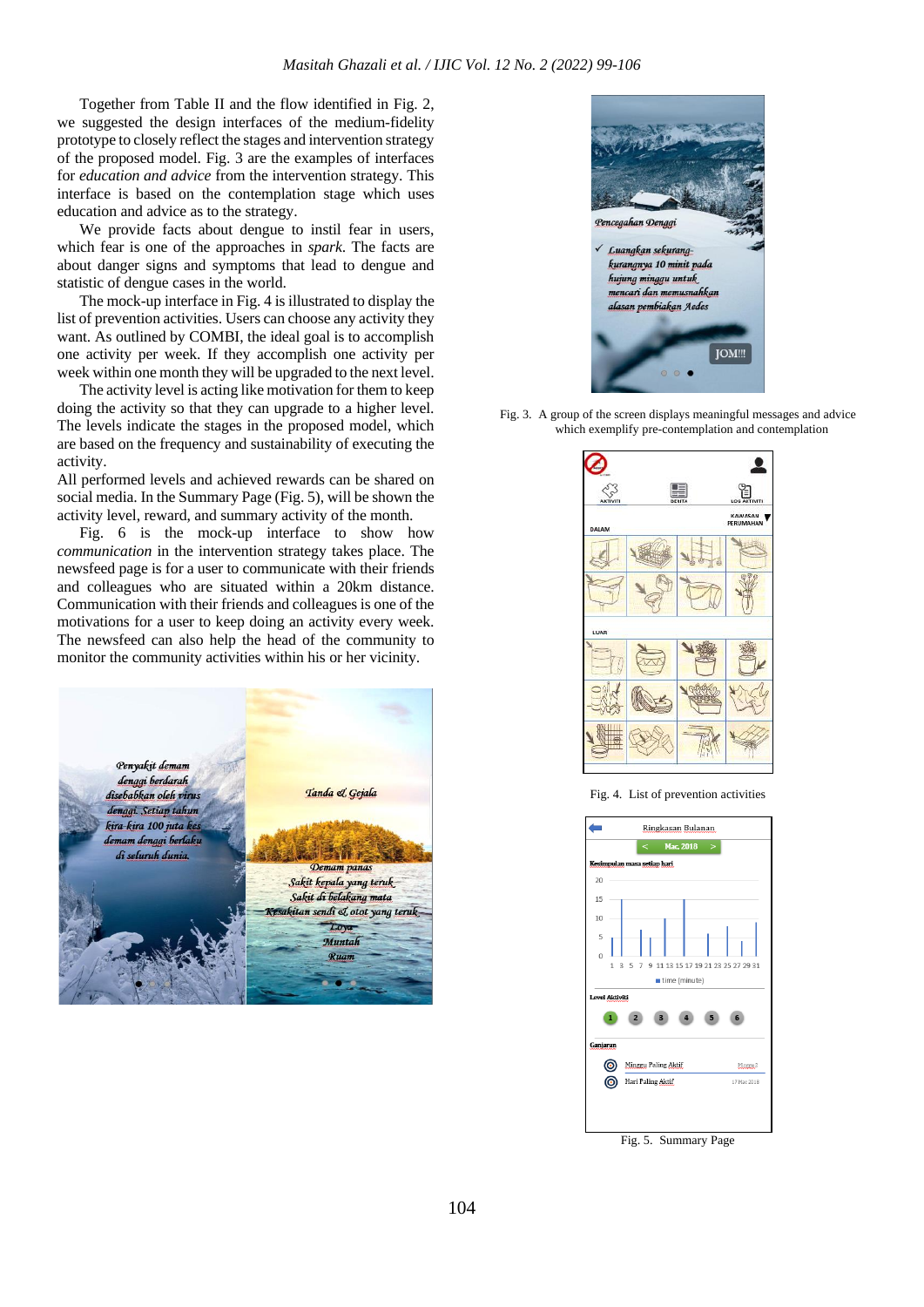

Fig. 6. Newsfeed page

#### VI. EVALUATION PLAN

There are two phases of evaluation that will be performed for the proposed model. The first evaluation will be focusing on obtaining initial feedback particularly on the flow of the process, and the general understanding of the design from the same group of participants from the selected community.

The second evaluation will focus on evaluating the proposed model via the use of the developed application. Over a period of three months, a group of users will be assessed and monitored based on three checklists; behaviour checklist, motivation checklist and focus-time checklist. A behaviour checklist is to observe user behaviour during the time process. A motivation checklist is to show the importance of motivation for a user and to show how the user is able to move to the next stage of the behaviour model. The focus-time checklist is to trace user time with the application. Participants will be evaluated every week for three months. The improvement of user behaviour can be seen from the consistency of the level upgrade.

## VII. CONCLUSION AND FUTURE WORK

The most challenging condition for persuasive technology is to change the behaviour of the users for the better. The technology itself needs to be powerful enough to persuade people to change the behaviour and sustain it for a very long time. This challenge must be overcome in order to change the behaviour. All aspects need to be studied, for example, the environment of the people, the community, demographic of the surroundings and others. In this case, we need to learn the dengue preventive activity, which requires the community to work as a team to overcome or to lower the possibility of people having dengue. The style of living now, however, shows that the most responsive action from the community is only when the dengue cases started to rise, and unfortunately, in some areas, the community from the affected area only finally do something when there are officers visited their place to perform the activities. Furthermore, even though some

people will work on their own to prevent dengue, such as clean up their own area, but it is still dangerous if the neighbours do nothing to prevent this thing from happening. That is why we need the community to gather to create awareness and prevention from the dengue cases.

In this paper, we proposed the COMBI behavioural change model, which we foresee could be the solution to this challenge. The model is proposed based on two solid foundations, psychology, and persuasive technology. The sketches of mock-ups flow and initial design ideas are built based on the phases identified in the model. The next phase of the study is to conduct the evaluation as described previously. The findings will hopefully facilitate the improvement of the proposed model.

#### ACKNOWLEDGEMENT

This study is supported by the Universiti Teknologi Malaysia Research University Grant Scheme (RUGS) vote no. Q.J130000.2528.13H45 and UTM Prototyping Grant (UTMPR) vote no Q.J130000.2851.00L48, and the Ministry of Higher Education Malaysia (MOHE), in the collaboration with Promotion Unit, Johor Bahru District Health Office.

#### **REFERENCES**

- [1] R. N. Mudin. 2015. Dengue Incidence and the Prevention and Control Program in Malaysia. *International Medical Journal Malaysia,* 14 (1).
- [2] R. T. Conyer, J. M. Galván, and P. B. Zúñiga. 2012. Community Participation in the Prevention and Control of Dengue: The Patiolimpio Strategy in Mexico. *Paediatr Int Child Health,* 32(s1), 10-13.
- [3] M. E. T Romanib, V. Vanlerberghea, D. Perezb, P. Lefevrea., E. Ceballosc, D. Banderac, A. B. Gilb, and P. Van der Stuyft. 2007. Achieving Sustainability of Community-based Dengue Control in Santiago de Cuba. *Social Science & Medicine*, 64, 976-988.
- [4] C. Suwanbamrung, N. Nukan, S. Sripon, R. Somrongthong, and P. Singchagchai. 2010. Community Capacity for Sustainable Community-based Dengue Prevention and Control: The Study of a Subdistrict in Southern Thailand. *Asian Pacific Journal of Tropical Medicine,* 215-219.
- [5] D. J. Gubler, and G. G. Clark. 1996. Community Involvement in the Control of Aedes Aegypti. *Acta Tropica*, 61, 169-179.
- [6] M. R. Suhaili, E. Hosein, Z. Mokhtar, N. Ali, K. Palmer and M. Md. Isa. 2004. Applying Communication for Behavioral Impact (COMBI) in the Prevention and Control of Dengue in Johor Bahru, Johore, Malaysia. *Dengue Bulletin*, 28, 3943.
- [7] World Health Organization. Communication for Behavioural Impact: Field Workbook. Field Workbook for COMBI Planning Steps in Outbreak Response. Available http://www.who.int/ihr/publications/combi\_toolkit\_fieldwkb k\_outbreaks/en/
- [8] S. Consolvo, D. W. McDonald, T. Toscos, M. Y. Chen, J. Froehlich, B. Harrison, P. Klasnja, A. LaMarca, L. LeGrand, R. Libby, I. Smith, I. and J. A. Landay. 2008. Activity Sensing in the Wild: A Field Trial of UBI-FIT Garden. *Proc. CHI 2008*, ACM Press.
- [9] J. Grosinger, F. Vetere, G. and Fitzpatrick. 2012. Agile Life: Addressing Knowledge and Social Motivations for Active Ageing. *Proc. OzCHI 2012*, Vivienne Farrell, Graham Farrell,